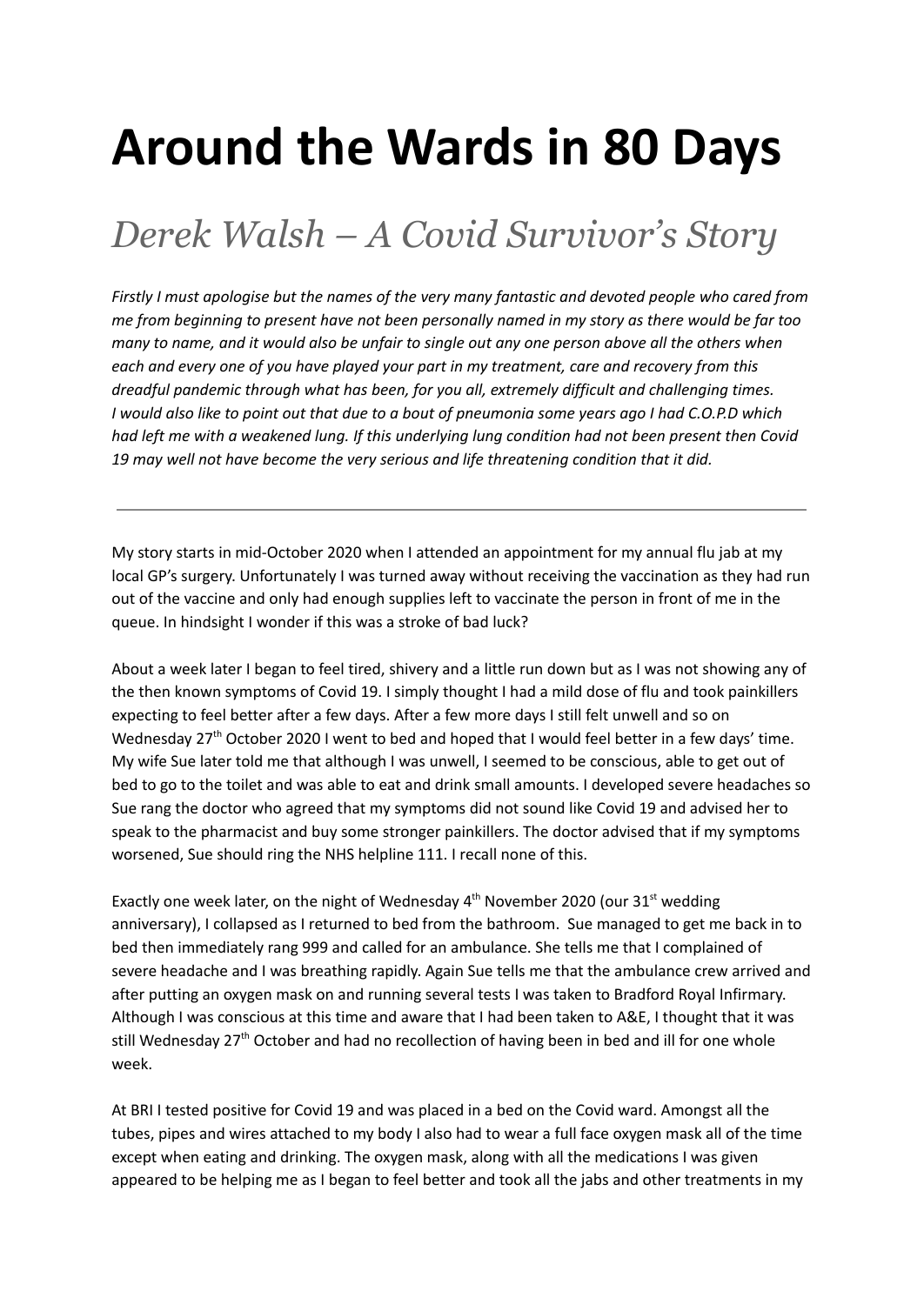stride, even laughing and joking with the nurses, all of whom were absolutely brilliant with their total care and devotion to all the patients in the ward who were at varying stages of Covid infection.

Whilst on the Covid ward I did witness two people sadly lose their battle with the infection and die which was extremely upsetting for me as well as all the staff because I had previously seen these poor souls awake and talking whilst on oxygen, just like me, before their condition deteriorated so that they had to be placed in induced comas and put on ventilators.

During these days I had always felt strong and lucky that I wasn't as seriously ill, as they had been, and felt that I would get through this and soon be well enough to go home. How wrong was I!!

I had been feeling fine and was in good spirits up until 12<sup>th</sup> November when I began to feel very weak and tired. I was slipping in and out of consciousness and the only thing I can recall at this time is begging the nurse who was attending me to ring Sue and tell her that I loved her so much. I still don't recall this but the doctors must have informed me that my condition had



deteriorated so they had no choice but to put me in to an induced coma and put me on a ventilator. I must have figured that if I too was maybe going to die then at least these would be the last words I ever spoke.

I have no memories or recollections of what happened over the next few weeks but later on I did start to have some very weird flashbacks in my mind of being transported elsewhere as well as many other strange things but thought they were just tricks of my subconscious mind right up until I was well enough to understand when I was told what had happened to me.

I think it was around 3<sup>rd</sup> or 4<sup>th</sup> December (a month after I had been admitted to BRI) that I first started to regain some sort of consciousness, although it must have only been for a few seconds or moments at a time. It continued like that for a few more days and later, when I had flashbacks to this time, I recall thinking that the clock and date on the wall must be broken or somehow going backwards. I also felt that I was in a new and very strange environment and only knew that I wasn't actually dead because although I didn't know where I was or what was happening to me, I was somehow aware of strange noises and movement around me. Flashbacks and recollections came back to me later of how I was trying to pull a tube out of my throat and was also trying to pull the numerous lines and wires out of my body. I recall nurses having to hold me down and they gave me a severe telling off for this. I also recall trying to fight with someone as I tried to get out of bed and even made an imaginary pistol with my thumb and forefinger, indicating that I was trying to shoot myself or the machines and nurses so that they would then have to move me or wake me up and end my torment. Another time I woke momentarily to find that both my hands were bandaged in tight mittens to prevent me from trying to harm myself. I was later told that at that time I had severe infections around my body and had been feverish and delirious. The tube in my throat was a tracheostomy tube inserted in to my lungs after the ventilator had been removed from my mouth and sedation reduced to gently bring me out of the induced coma.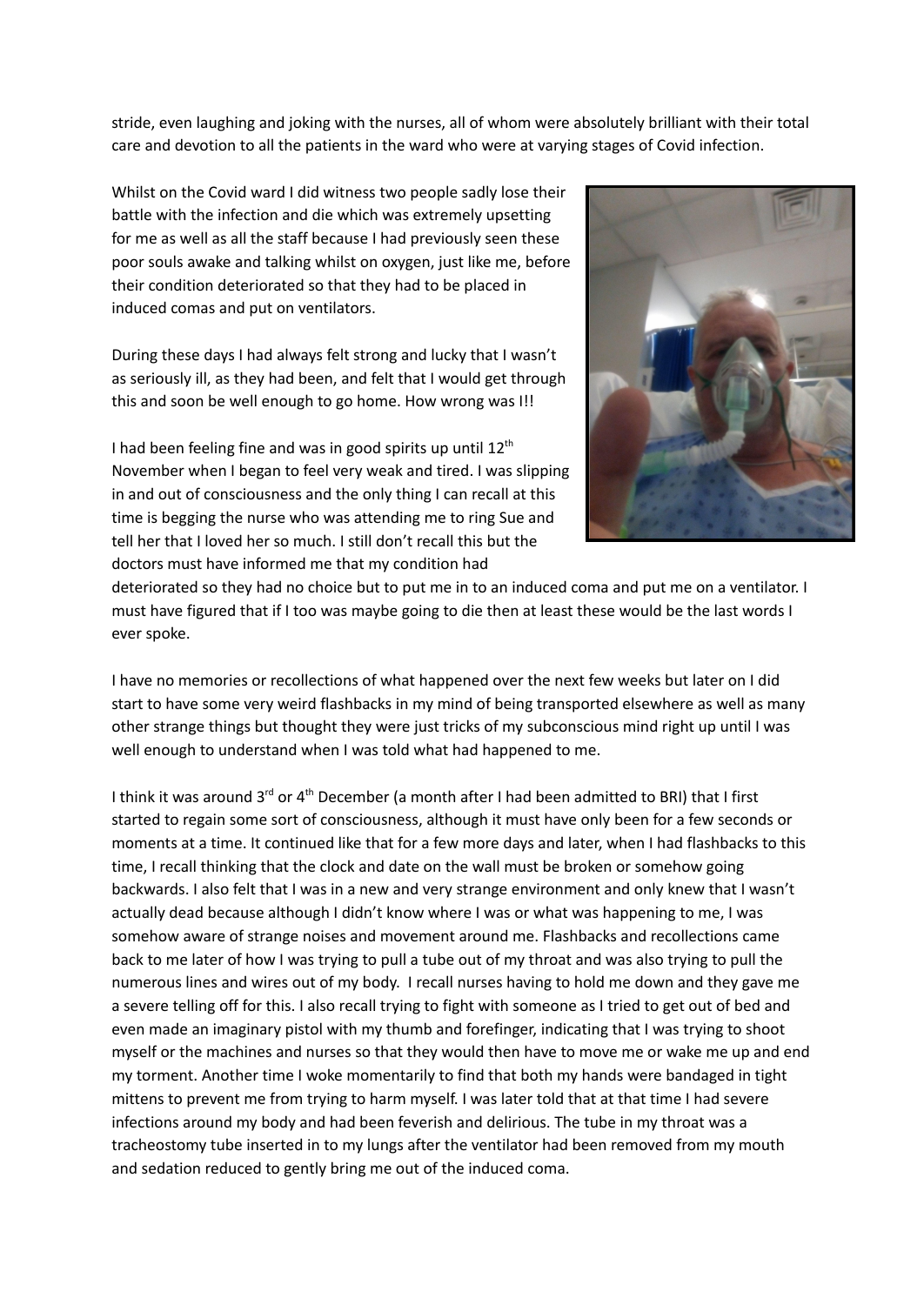At this time, although I wasn't in any real pain, I was in a lot of discomfort and couldn't stay awake for long enough to understand anything that I saw or heard. I didn't understand what was happening and drifted in and out of consciousness for a few more days. I must have finally started to come round a bit when I noticed a lot of people gathered around my bed. They were all talking and then the doctor asked me if I knew where I was or what was happening with me. When I shook my head and said no he explained that I was now in Airedale Hospital near Keighley. In BRI I had been put in a coma and on ventilation for a couple of weeks until they removed the ventilation from my mouth and replaced the oxygen supply with a tracheostomy tube in my throat. I had been in BRI for a few weeks before being transferred to Airedale, as Bradford had become overwhelmed with patients needing ventilation. The doctors had felt that because I was stable enough to be moved and that my lungs were coping well enough to change procedures, they had arranged for me to be moved to the Covid ward at Airedale.

This sounded like good news to me until he also explained that because of Covid infection, as well as



injury to my lungs, my kidneys were also a great concern and that I was on kidney dialysis and been given blood transfusions as well as being given many antibiotics and other treatments. He told me that I was very poorly indeed.

I remember asking him if I was going to survive. He told me that he would be totally honest with me. He said that although the staff were doing everything they could to support me, and would continue doing so, he could not guarantee that I wouldn't die because I was so poorly. He said it could go either way. I thanked him for his honesty and once he left, I laid back on my pillow and cried and cried. I didn't want to believe that my life may soon end, particularly not in this way.

The next few days were a mixture of emotions ranging from sorrow to denial to acceptance. I began to make peace with myself, safe in the knowledge that at 64 years old I had lived a fulfilled and interesting life and that if this was to be my fate then so be it. I was always very tired but at the same time too frightened to close my eyes and go to sleep in case I didn't wake up again. My exhausted brain went in to overdrive with strange thoughts, dreams and hallucinations appeared in my mind. I felt as though I was on the outside looking in and even witnessed my own death, funeral and wake as well as seeing what appeared to be parts of my life flashing before me. It felt as if my brain was like a computer hard drive and I could summon up and recall, in incredible detail, any event in my life, no matter how small, good, bad or insignificant, right down to conversations that had occurred during my lifetime, even back to my childhood. These strange and often unwelcome thoughts continued for a few days until I finally decided that I had always been stubborn and not one to give up too easily or admit defeat so I told myself NO, I was not going to die and that I would fight this all the way. "Bring it on, I can take it" became my mantra because both Sue and I had worked too hard for too long and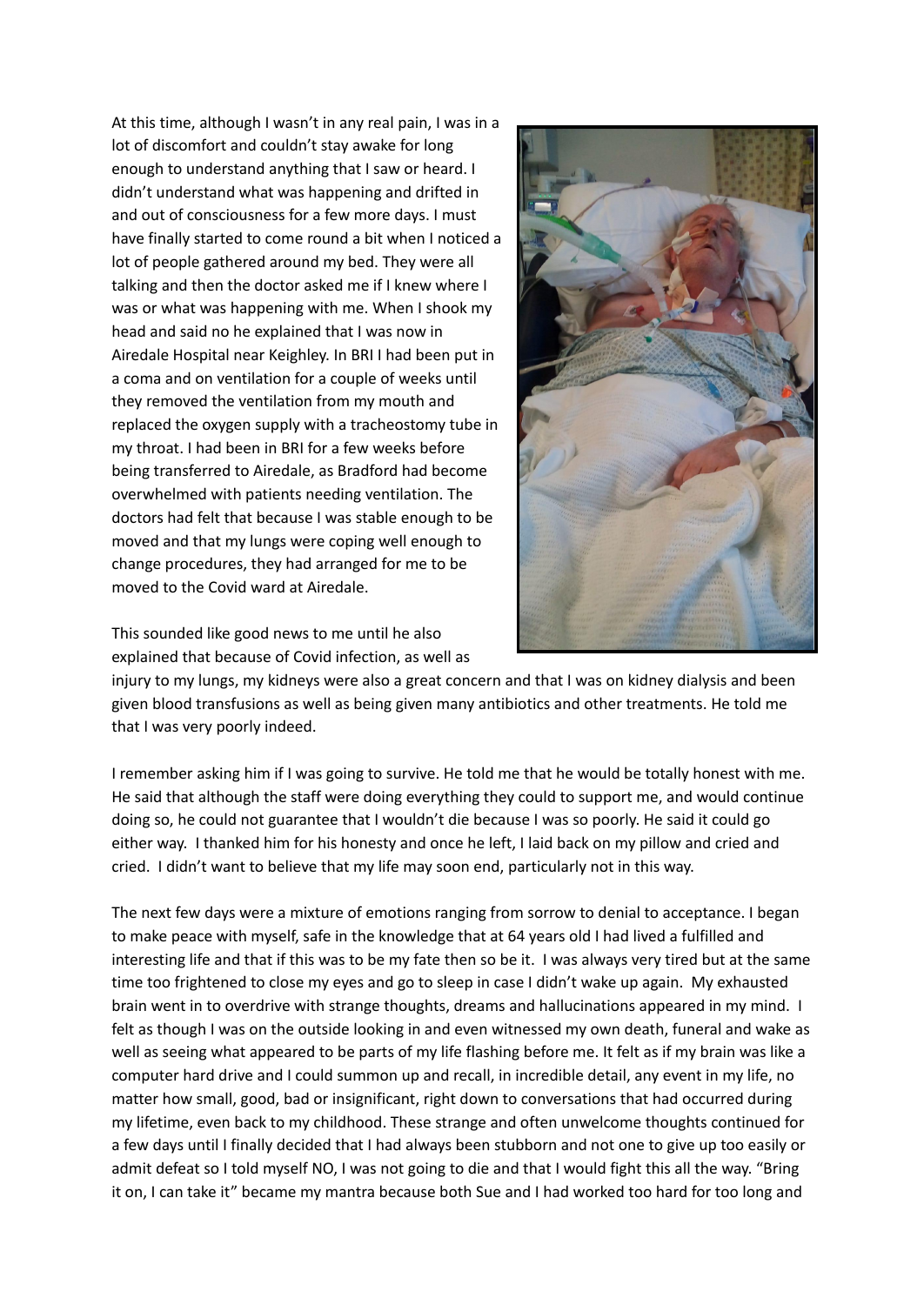made too many plans for our future. Our future was NOT going to be cruelly snatched away from us. I was determined to live and fulfil those dreams no matter what it takes!

At this time Airedale staff kindly allowed Sue to come and visit me in the Covid ward. At first I refused to believe it was really her as she was fully masked and gowned up in PPE but once I recognised her, it really raised my spirits and made me even more determined to get better.

It's a good job I had this mind set because unfortunately things, for me at least, did get worse. I developed sepsis and became very drowsy and unaware of what was happening around me. I didn't know then that Sue has been called in for a meeting with the Consultant and once again told that I may not survive. Due to my deteriorating condition she had been asked to agree with the doctors to issue a "Do Not Resuscitate" order on me as further damage would most likely be caused if they were to try and resuscitate me in the event of heart failure. Although I would describe much of what was happening to me during these times as a living hell, it must have been far worse for Sue – constantly waiting at home by the phone for daily updates about me, always fearing the worst call of all as well as having to keep family and friends updated.

I'm told that at that time the doctors promised Sue that they would do all they could to save me. They told her they would continue providing me with support and I was therefore sedated, pumped full of antibiotics and rested for a while. Once again I somehow pulled through and 48 hours later Sue was allowed to visit me again.

A few days later after testing negative for Covid I was moved to the High Dependency ward within the Intensive Care Unit. Here the staff were only required to wear masks and visors rather than full has-mat PPE so I could now distinguish the different faces of the nurses and doctors who were still caring for me 24/7. Things became easier to deal with however I began to feel feverish again and my whole body felt as if I was being boiled or cooked alive. Even with the windows open (in December) and a large fan blowing cool air on me, I was still thrashing around and uncomfortable in my bed. I also developed a rash which spread all over my body, thought to have been an adverse reaction to one of the many antibiotics I had been given. I was still full of tubes and lines, including a very painful rectal catheter. I had developed a very sore bed rash on my bottom which meant creams and sprays had to be applied several times a day. I can only describe the pain which felt as if someone was waving a hot blow lamp up and down the inner part of my buttocks. Then just as the fever and rash began to subside my skin began to flake and I developed a chest infection. I had to be washed and smothered in cream twice a day to treat the flaking skin and my back and chest was pummelled and massaged to loosen the phlegm and liquid in my lungs. This was quite painful too but necessary so that it could be suctioned out through the tube in my throat. These procedures were very uncomfortable and there were a few occasions when I honestly wondered if I could take any more. It was only my mantra that kept me going. Also, Sue was able to visit me more frequently over the Christmas period, wearing only a face mask, so I was able to see her more clearly. This was certainly a huge boost.

Because of my infection I was moved away from other patients in to a side room within the high dependency unit. By now I was feeling less drowsy and spent more time awake and aware of things going on around me. At this time I realised that I was almost deaf and also had limited use or feeling in my right arm. I was still very weak as the only food and nutrition I was getting was dripped through a tube in my nose, directly in to my stomach. I was constantly very thirsty and felt dehydrated but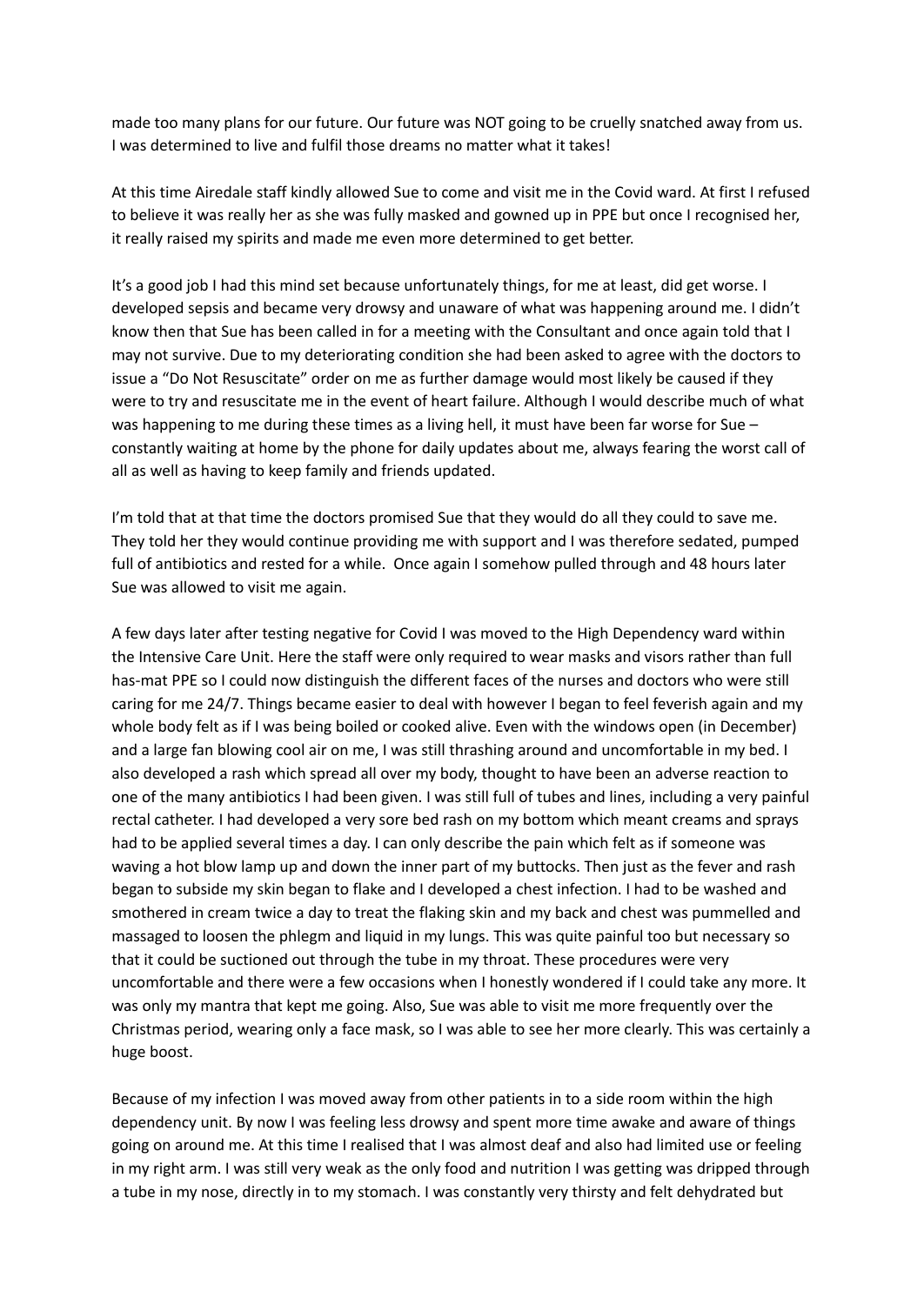was not allowed to eat or drink anything and couldn't speak due to the tube in my throat. But I still felt as though I'd come through the worst of it.

Having been in a hospital bed for 2 months my muscles were very weak. Daily physiotherapy treatment involved being wrapped in a harness attached to a mobile hoist and being lifted out of bed to be placed in a chair. I had to sit upright for hours at a time and told this was beneficial for my lungs and muscles. It wasn't the easiest of procedures to carry out due to all the tubes, pipes, drips and wires attached to my body but we persevered and gradually things did improve.

Christmas and new year came and went although I can hardly remember much about it as each and every long day and night was more or less the same as each other. The only thing to look forward to was that despite the covid restrictions, Sue was allowed to visit because the staff recognised that it was good for my morale and recovery.



On 4<sup>th</sup> January 2021 the oxygen supply was finally removed from the tracheostomy tube and oxygen was now being fed through pipes in my nose. A small device was attached to the tracheostomy tube and at last I was able to speak for the first time. A few of the nurses who by now had come to know me well were overjoyed to at last put a voice to my face and character. When Sue visited later that day she got the shock of her life as I spoke to her. I had been hoisted out of bed and was sat out when she came in to the room. When I said "Hello Darling" she was completely taken by surprise but also overjoyed as she hadn't heard me speak or be able to have a conversation with me for over 2 months.

It was only now that I truly believed that I was on the road to recovery and a few days later the tracheostomy tube was finally removed from my throat. At long last I was able to have a drink and quench my raging thirst. I was also allowed to eat pureed food instead of being fed through a tube. Whilst the food wasn't always tasty it was essential as by now I had lost over 3 1/2 stones in weight. As I continued to slowly recover I was told that although my lungs were now breathing by themselves,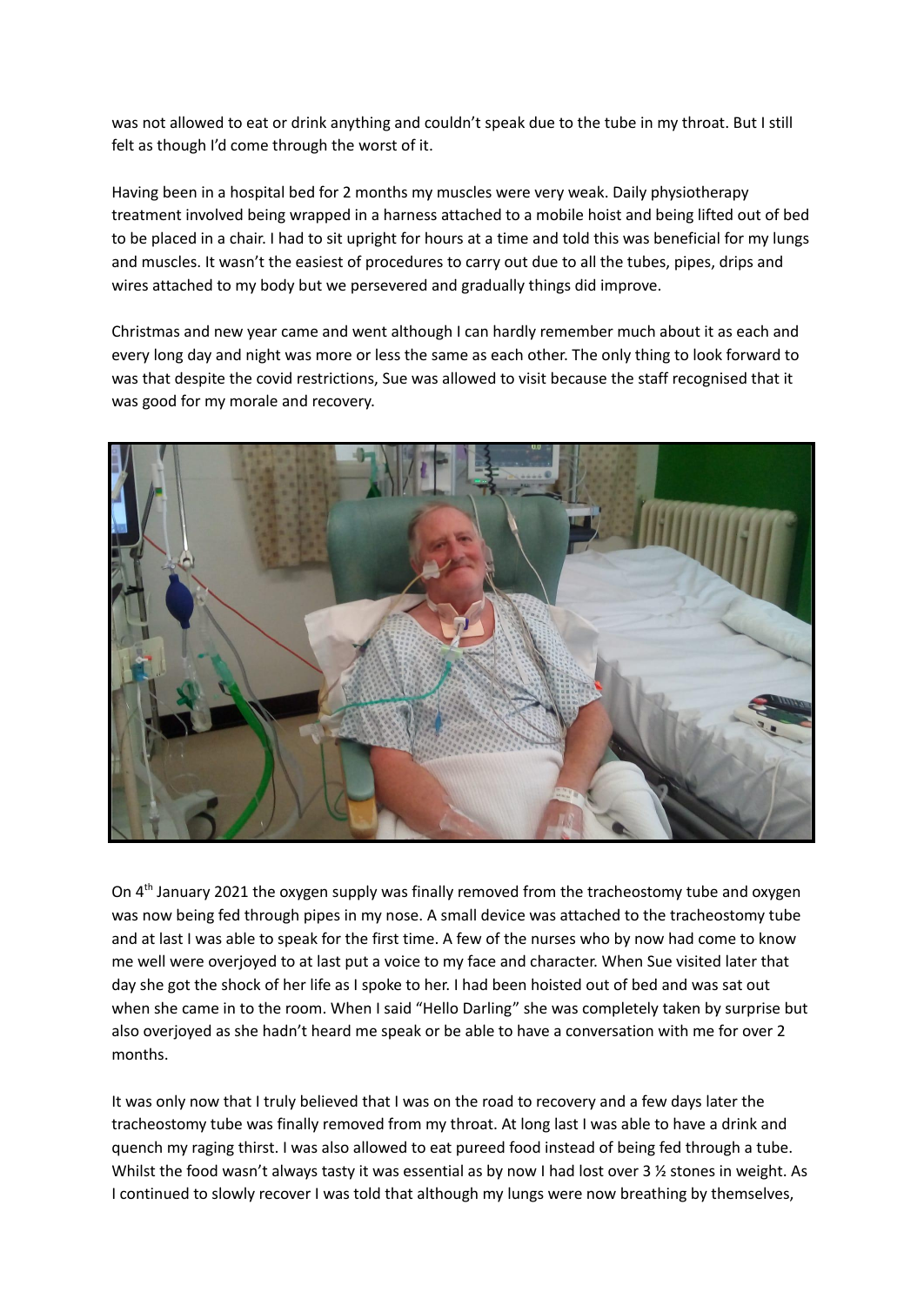my kidneys were still injured therefore I was to be sent back to BRI to the Renal ward as soon as they had a bed available.

In the meantime I was moved to another ward where most of the patients were awaiting or recovering from heart procedures. They were all quite agile whilst I was still unable to walk and was completely reliant on the staff for all my needs, which was difficult to come to terms with as I had just been "clapped out" of the ICU ward by many of the staff who had come to know me so well. They had all put so much effort in to caring for me for so long that it felt as though I was leaving many friends behind and was now on my own. This was made worse by the fact that Sue was no longer able to visit me once I had left ICU.

All the staff on the cardiology ward were just as caring and attended to my every need but as Sue couldn't visit I did at times feel a little bit sorry for myself. I also felt a little depressed as I had now had to start using a bed pan but still had a very sore bottom. The ward was extremely busy and the nurses had to work so hard so couldn't give me the one to one care I had received in ICU. The only blessing was that once I was able to speak, Sue had thankfully brought my mobile phone in to the ward so I was now able to call her several times a day. To be able to do this was a big help.

Five days later, on 13<sup>th</sup> January 2021, a bed had become available in Bradford so I was transferred back to the Renal unit at BRI. Sue was still not allowed to visit me but we could still speak on the phone. I was even more determined to speed up my recovery so that I could go home. At long last I could see the light at the end of what had been a very long tunnel.

As always the staff were fantastic at taking care of me but now the main worry and concern was that although my lungs were still weak, they would eventually heal in time but my kidneys were damaged, possible diseased and the doctors didn't know if they would heal. I had several blood tests, scans and a kidney biopsy and the Consultants diagnosis was that I probably didn't have kidney disease and that in time my kidneys would heal. That was such a relief to hear.

I underwent intense physiotherapy treatment which involved exercising my legs in bed and with their assistance, getting out of bed and standing. I then began to take a few steps with a walking frame and was even put in a wheelchair and taken to the bathroom so that I could use the toilet, and after many months finally have a much needed and very welcome shower! The dietician allowed me to start eating ordinary food and I truly believed that I was on the mend. At the same time I began to realise and accept how long I'd been in hospital and how ill I had been. I felt extremely lucky.

After a bout a week, although I was not expected to leave hospital for several weeks, I calculated that in a few days time I would have been in hospital for a full 80 days. I imagined what a fitting target it would be to leave on the 80<sup>th</sup> day so I made it my goal to prove to all the doctors, nurses, physiotherapists and consultants that I was well enough both physically and mentally to go home and continue my recovery.

From being admitted to hospital on Wednesday 4<sup>th</sup> November to Saturday 23<sup>rd</sup> January it had been a very long and challenging time but at last I felt as if I now had a chance to return home to Sue so that we could continue our lives together.

I continued with the exercises and pushed myself to walk with the frame to such an extent that I convinced the doctors that I no longer needed to take up a bed in the ward. I told them I live in a